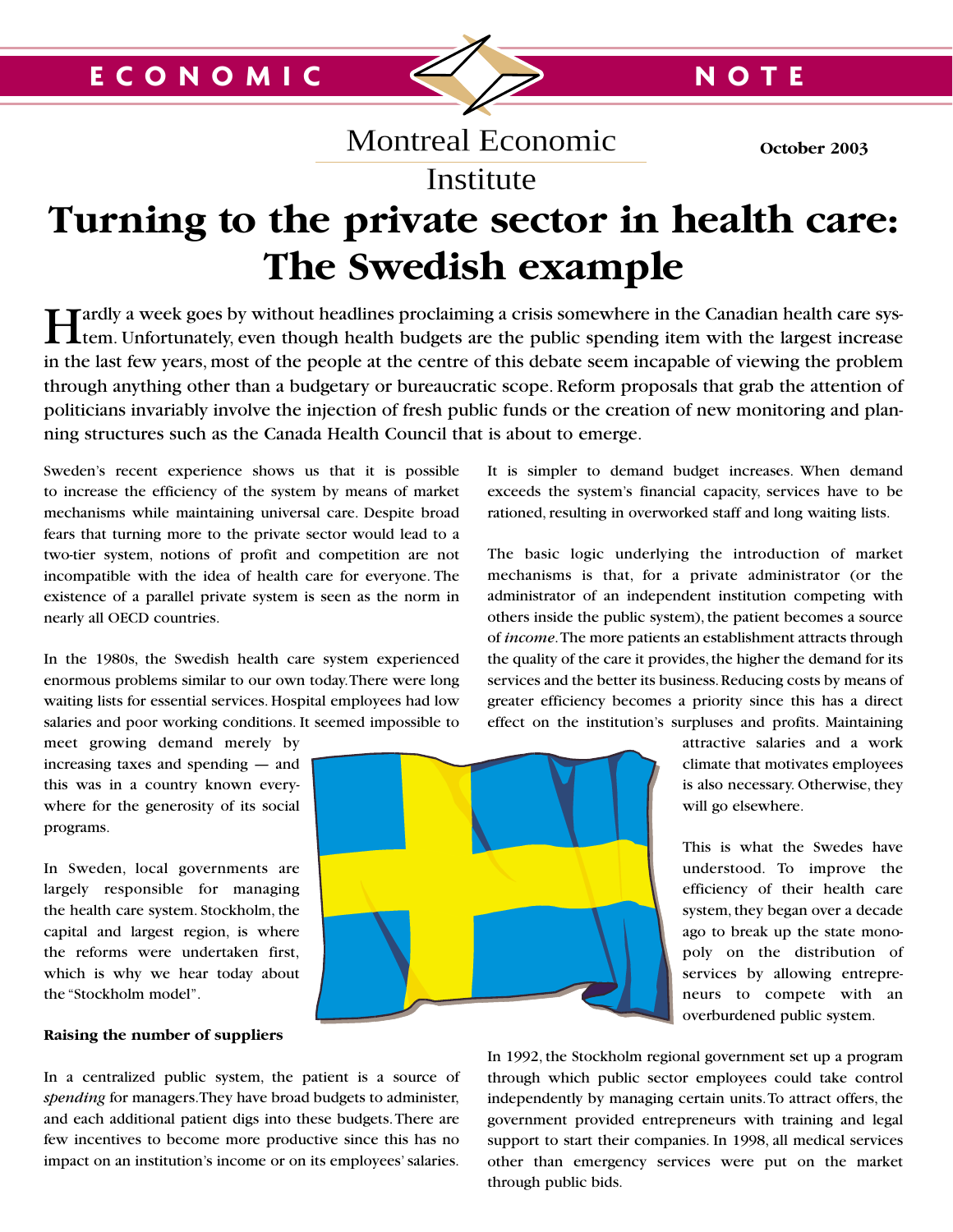There are now more than 200 small and medium-sized health care suppliers in the process of replacing the single provider. care suppliers in the process of replacing the single provider. Other hospitals have Among them are a number that were created by nurses who limited council-own were unhappy with poor working conditions and mediocre were unhappy with poor working conditions and mediocre though a m<br>salaries and who jumped at the opportunity to set up their own their sale. businesses. While unions in Canada are viscerally opposed to any privatization of the system, the nurses' union in Sweden actively supported new businesses and even created a body devoted to research on novel forms of entrepreneurship. The new suppliers run local health care centres, general practitioners'clinics and centres specializing in postnatal care as well as laboratories and psychiatric clinics. Praktikertjänst, the largest supplier in the private sector, operates as a production cooperative owned by doctors, nurses, psychiatrists, dentists, physiotherapists and support staff.

Since competition began in the area of nursing care, salaries have gone up much more quickly in Stockholm than elsewhere in Sweden. This is a crucial element in hiring and keeping skilled staff. A remuneration system based on performance rather than age or years of service also encourages medical staff to be more productive in the private companies that have applied it.1

> *Sweden's recent experience shows us that it is possible to increase the efficiency of the system by means of market mechanisms while maintaining universal care.*



In 1994, the Stockholm county council went further and converted one of the capital's seven hospitals handling emergency cases, St. Goran's Hospital, into an independent corporation with the aim of privatizing it. Four years later, the hospital was sold to a private Swedish company called Capio AB, listed on the stock exchange. It is important to understand that, despite its status as a "private"hospital, St. Goran's continues to operate within the public system, and its patients are not expected to pay for the care they receive there.The purchase and financing of care are guaranteed by the county council while Capio looks after providing medical treatment.

Since being converted to a private company, St. Goran's has become the capital's most efficient and least costly hospital, achieving yields 10% to 15% higher than those of other

hospitals.2 This greater efficiency enables it to run at a profit. Other hospitals have been converted to commercially viable limited council-owned companies and are thus saleable, even though a moratorium has been imposed for the time being on their sale.

## **More efficient public management**

The separation between buyer and supplier of services is a notable characteristic of the Swedish model. Until the 1980's, these two functions were combined at the county council, which was in effect the only employer and the only producer. The same local politicians who determined what was needed and who voted on the overall budgets were involved in decisions concerning the production of services.The suppliers (hospitals and clinics) received overall operating budgets that took little account of each institution's real costs nor of the quality of care provided.Setting these budgets involved internal lobbying and administrative diktats. The institutions had no incentive to analyse sources of inefficiency or to reduce costs.

A series of administrative reforms resulted in a decentralization of management power. In addition to the privatization of certain units and greater autonomy for units that remained in public hands, this separation led to financial decentralization. In 1990, the Stockholm county council set up a new health care financing system.The costs of nearly 1,000 medical procedures were analysed and evaluated on points based on Diagnosis Related Groups. This system provides for measurement of resources needed to produce treatment. Each hospital is paid for medical procedures according to the cost of DRG points. For example, cancer treatment is reimbursed differently from cataract treatment.A system of contracts based on the number and type of medical procedures that the institution provides has replaced overall budgets.

The DRG system works for the public as well as for the private sector. All providers are reimbursed at the same price, a reference price defined by spending at the most efficient hospitals (of which St. Goran's is by far the least costly), to which a margin is added if a hospital can justify higher costs.



*Since being converted to a private company, St. Goran's has become the capital's most efficient and least costly hospital, achieving yields 10% to 15% higher than those of other hospitals.*



**TURNING TO THE PRIVATE SECTOR IN HEALTH CARE: THE SWEDISH EXAMPLE**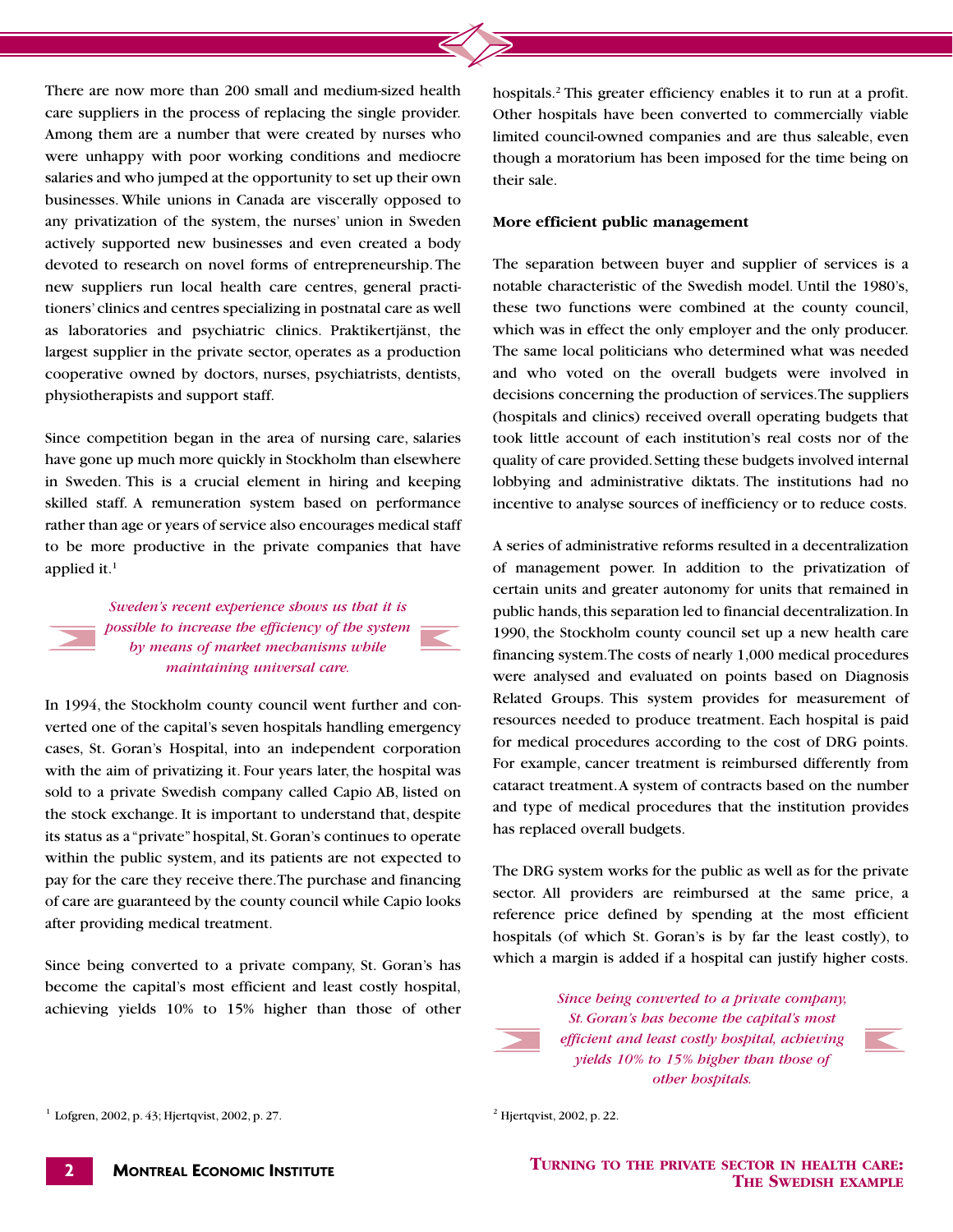The least productive hospitals thus have to improve their efficiency to avoid chronic deficits. This is a flexible and efficiency to avoid chronic deficits. This is a flexible and services are available dynamic form of planning since the reference price can be treatment at the hos adjusted with the advance of technology.

The DRG system increases the efficiency of the system while encouraging cost reduction. It offers a clear advantage for hospitals and for the doctors themselves: the handling of each case represents a sum of money, in other words, income. The more patients a hospital treats, the more the system pays.This gives hospitals an incentive to do so as efficiently as possible since all expenses falling below the reference price generate a surplus (that goes back into the system in the case of public hospitals) or a profit (in the case of private hospitals). In Stockholm, hospital productivity rose 19% in the year following the system's implementation.3

another hospital in the city or even in another region where services are available if they are unable to obtain required treatment at the hospital of their choice within three months. To help patients make these choices, a Web site offers detailed To help patients make these of information on waiting times.

> Today more than half of Stockholm's primary care is provided by private companies that do business with the county council. Taking account of all services (primary and emergency care, long-term care for the elderly, and psychiatric care), more than a quarter of services were provided by private companies in Stockholm in 2002, compared to 7% on average for the country as a whole.4

*The idea of choice forms the basis of competition in the market.A hospital or clinic that fails to satisfy the needs of its patients loses customers and income.*

# **Individual choice**

Individual choice has been a major theme in reforms to the

Swedish health care system. Patients have the right to choose not only their family doctors but also their specialists at any stage of treatment.They are thus patient-consumers. The idea of choice forms the basis of competition in the market, which in turn leads to increases in the quality and efficiency of service. Patients' choice is

|                                                     | <b>Table 1</b>                                                                                                                              |
|-----------------------------------------------------|---------------------------------------------------------------------------------------------------------------------------------------------|
| The Stockholm model: a few key dates in the reforms |                                                                                                                                             |
|                                                     | 1990 - A financing system based on Diagnosis Related Groups<br>is established.                                                              |
|                                                     | 1992 - Management of certain service units is turned over to private<br>suppliers.                                                          |
|                                                     | 1992 - A guarantee is provided to patients, who can go for treatment to<br>another hospital or region if waiting time exceeds three months. |
|                                                     | 1994 - St. Goran's Hospital becomes an independent corporation.                                                                             |
|                                                     | 1998 - St. Goran's Hospital is sold to Capio AB, a private company listed<br>on the stock exchange.                                         |
|                                                     | 1998 - All public medical services (except emergencies) are put<br>on the market.                                                           |

The reforms instituted in Stockholm do not constitute a miracle cure for the deficiencies of a public health care system. Even today, Sweden faces shortages of medical staff, long waiting lists, and insecure financing. There are still certain incoherencies, and the system encounters some failures. But up to

**Conclusion**

also important in the sense that it guides government financing. Public funds follow patients wherever they decide to go. A hospital or clinic that fails to satisfy the needs of its patients loses customers and income.

The Stockholm county council has established a system of guarantees under which patients can receive treatment at now the experience has been generally positive. Employees are better paid and have voted with their feet by choosing to work for private companies or even to set up their own companies. If polls can be trusted, patients are more satisfied with the services offered by the private sector than by the public sector.

**TURNING TO THE PRIVATE SECTOR IN HEALTH CARE: THE SWEDISH EXAMPLE**